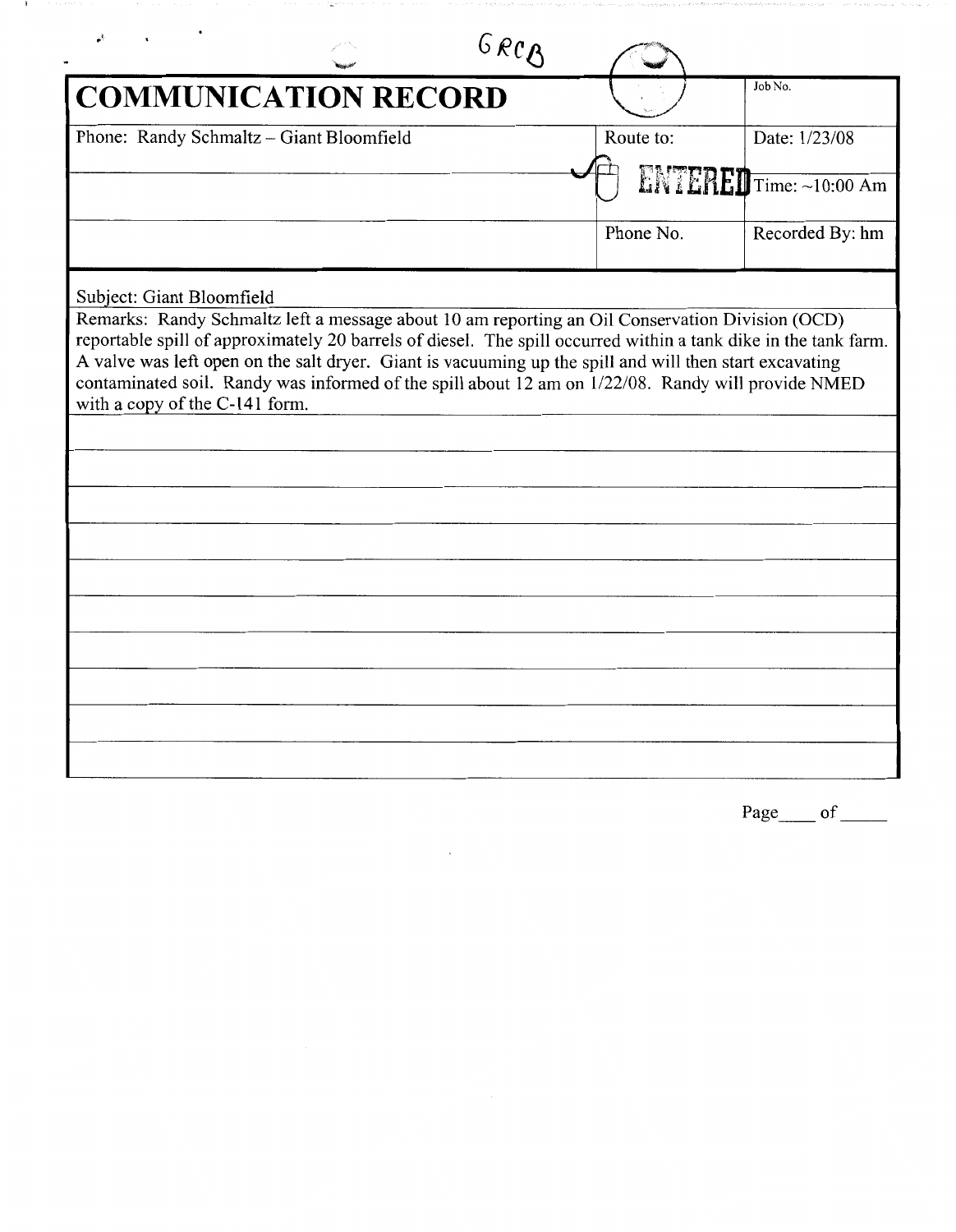$\mathcal{A}_{\bullet}$ 

 $\bar{\phantom{a}}$ 

 $\cdot$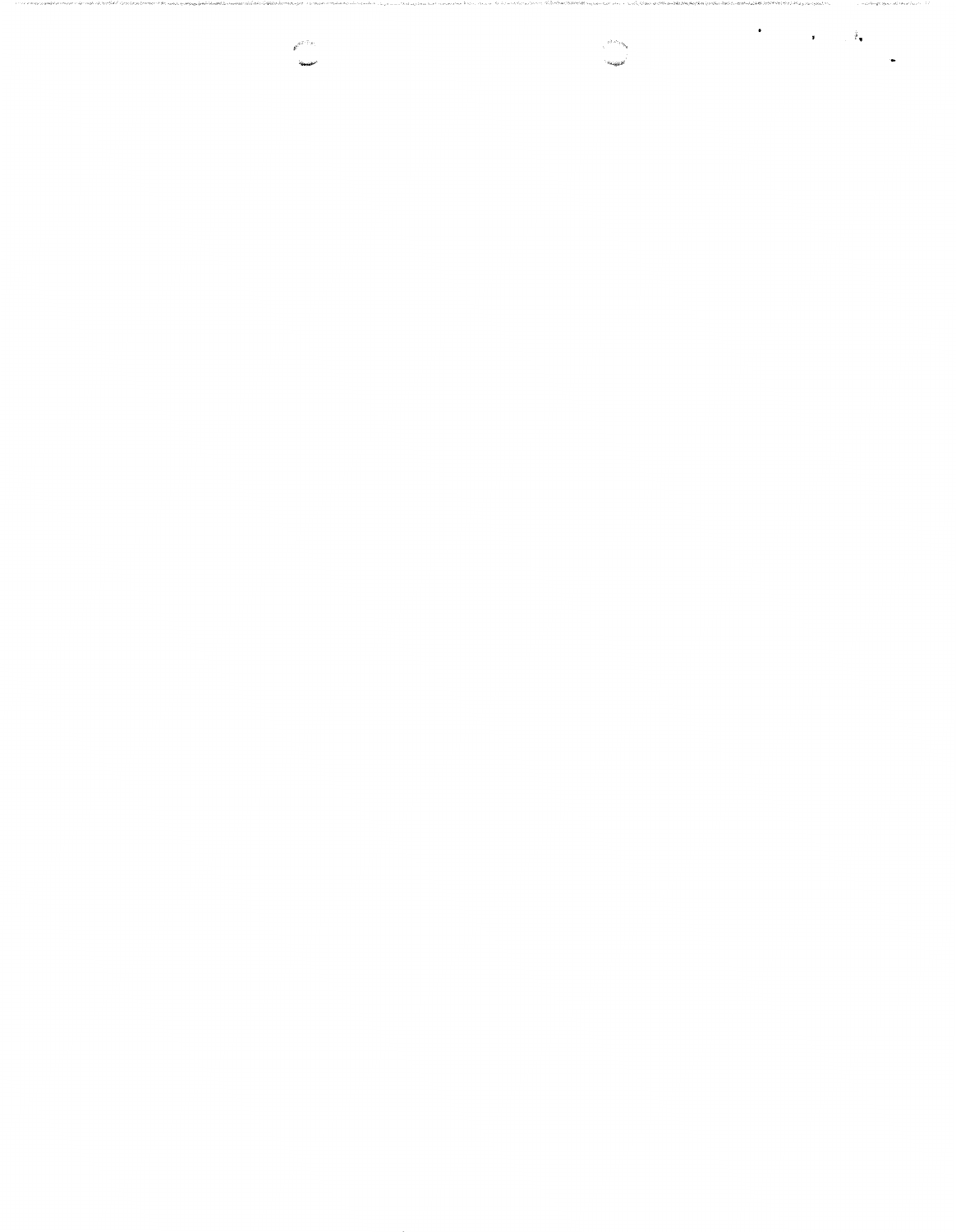#### **Monzeglio, Hope, NMENV**

 $\mathbf{r}^k$  i

| Subject:<br>Location:                  | Western Refining- Giant Bloomfield Refinery Notification of Release<br>Giant Bloomfield Refinery    |
|----------------------------------------|-----------------------------------------------------------------------------------------------------|
| Start:<br>End:<br><b>Show Time As:</b> | Wed 1/23/2008 10:03 AM<br>Wed 1/23/2008 10:05 AM<br>Tentative                                       |
| Recurrence:                            | (none)                                                                                              |
| <b>Meeting Status:</b>                 | Not yet responded                                                                                   |
| <b>Required Attendees:</b>             | Chavez, Carl J, EMNRD; Price, Wayne, EMNRD; Monzeglio, Hope, NMENV; Chavez, Carl J,<br><b>EMNRD</b> |

Randy Schmaltz (505) 632-4171 called today to notify OCD about a diesel release of about 20 bbls. that was contained within the unlined tank farm berm area. I called 11:05 a.m. on 1/23/2008 to get estimated time of release and date of occurrence? He became aware of release on 1/23/2008 at about 12:01 a.m. Cause of release? Operator error. Opened valve and was distracted. Also exact location was at Tk 18. Recovery and next steps for cleanup?. Enviro-Tech is onsite and will excavate impacted soils and replace w/ clean soil. Disposal to Enviro Tech land farm. Recovered all standing liquids (~20 bbls. + snow melt). C-141 forthcoming. Will collect some BTEX samples from beneath excavated area for confirmation sampling. Ok.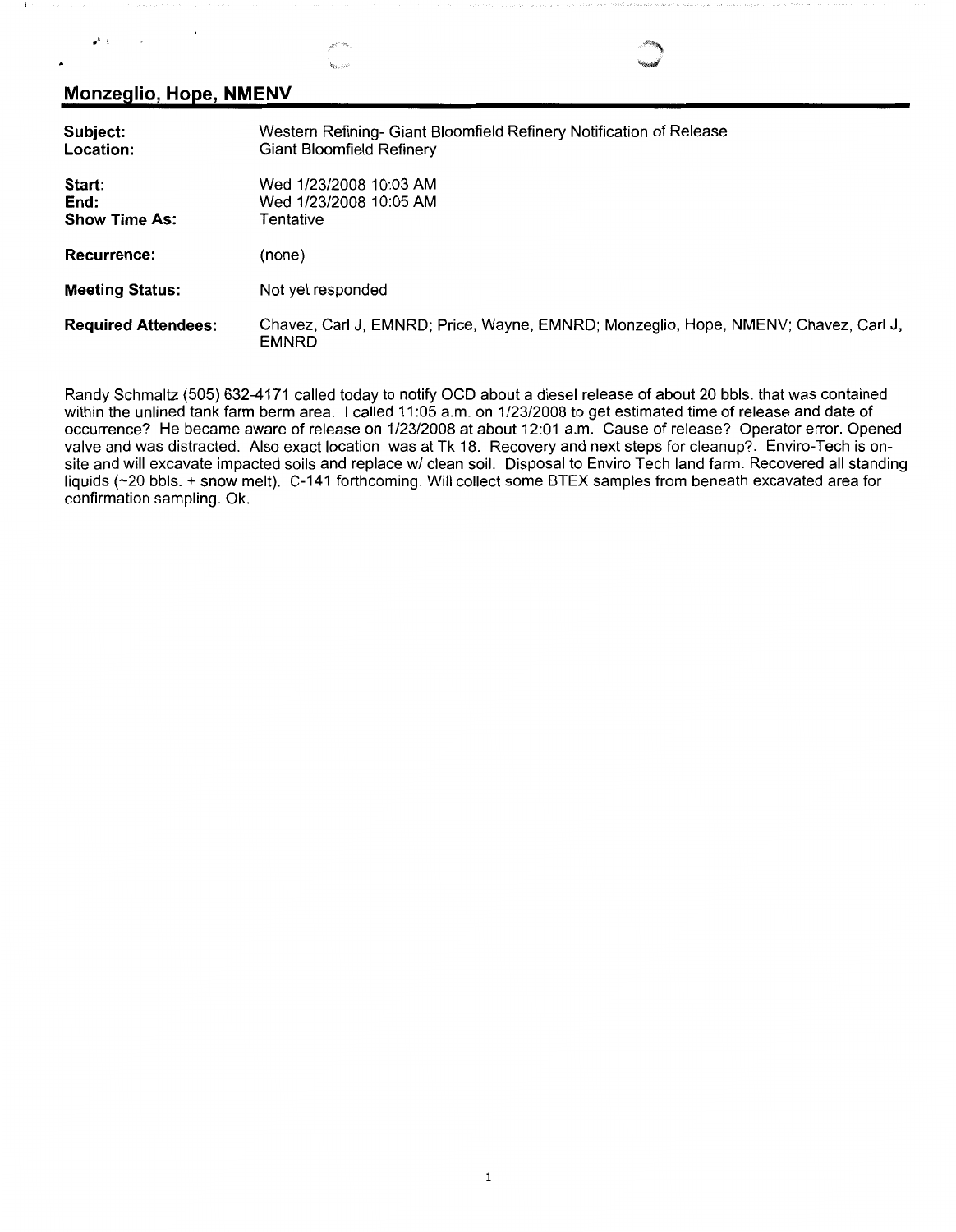**From:**  Cindy Hurtado [Cindy.Hurtado@wnr.com]

**Sent:**  Wednesday, February 06, 2008 2:07 PM

**To:**  Chavez, Carl J, EMNRD; Monzeglio, Hope, NMENV

 $\omega_{\rm{eff}}$  of

**Cc:**  Powell, Brandon, EMNRD; Randy Schmaltz

**Subject:** C-141 for Tank #18 Spill

Attachments: SKMBT\_60008020614380.pdf; SKMBT\_60008020510470.pdf; SKMBT\_60008020614460.pdf

Carl,

Please find attached the final C-141 form, related analysis, and the final C-138 form associated with the diesel and water spill that occurred inside our Tank #18 containment area that was reported to you on January 23, 2008. If you need additional information or require hard copies of these documents, please contact Randy or myself at your convenience. Thank you,

Cindy Hurtado Environmental Coordinator Bloomfield Refinery - Western Refining

This inbound email has been scanned by the MessageLabs Email Security System.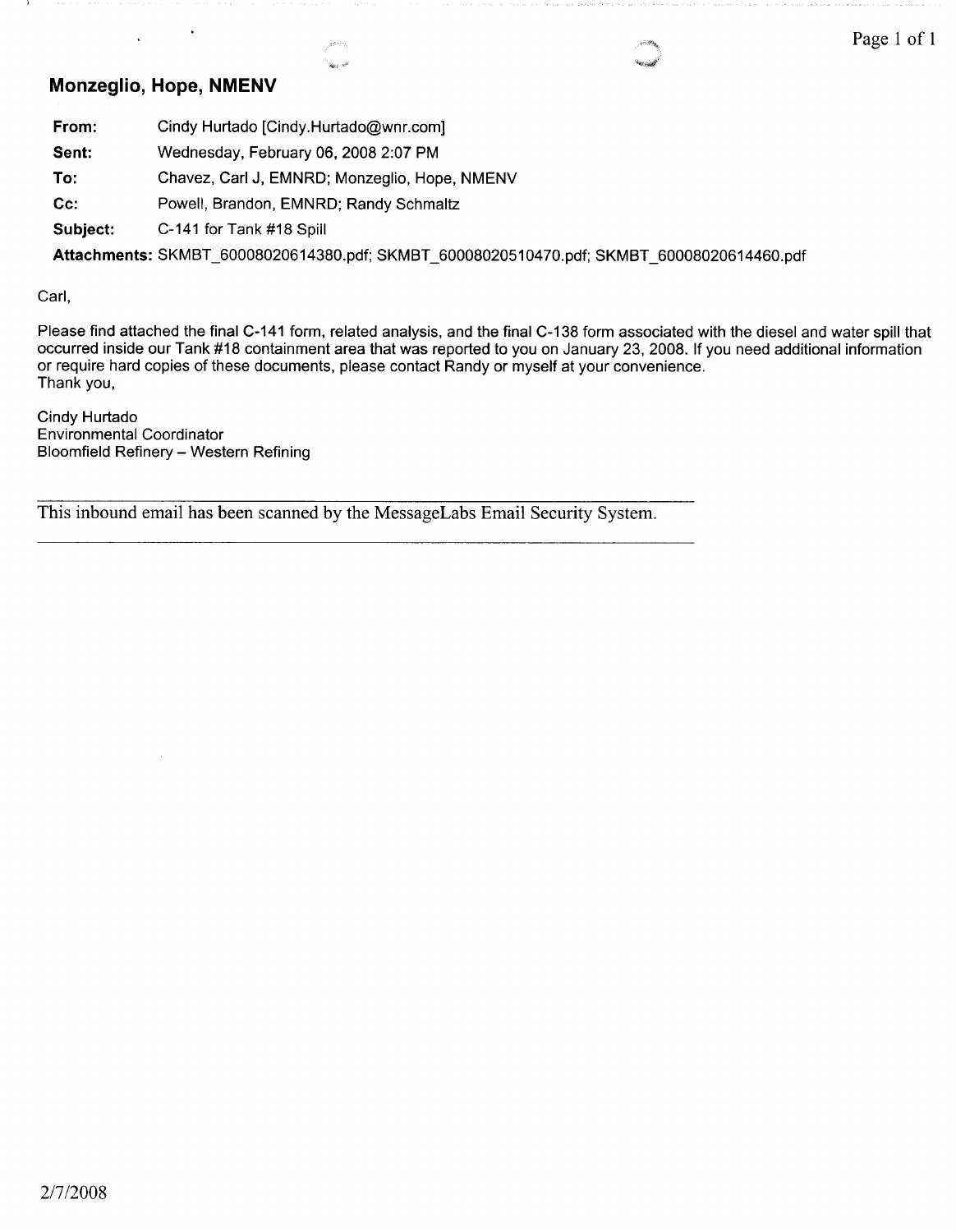| 1625 N. French Dr., Hobbs, NM 88240                                     |         |                                                       |          |                                                                      | State of New Mexico        |                                                                                                                                                                                                                                                                                                                                                                                                                                                                                                                                                                                                                                                                                                                                                                                           |                         |                                                                 | Form $C-141$             |
|-------------------------------------------------------------------------|---------|-------------------------------------------------------|----------|----------------------------------------------------------------------|----------------------------|-------------------------------------------------------------------------------------------------------------------------------------------------------------------------------------------------------------------------------------------------------------------------------------------------------------------------------------------------------------------------------------------------------------------------------------------------------------------------------------------------------------------------------------------------------------------------------------------------------------------------------------------------------------------------------------------------------------------------------------------------------------------------------------------|-------------------------|-----------------------------------------------------------------|--------------------------|
| District II                                                             |         |                                                       |          |                                                                      |                            | <b>Energy Minerals and Natural Resources</b>                                                                                                                                                                                                                                                                                                                                                                                                                                                                                                                                                                                                                                                                                                                                              |                         |                                                                 | Revised October 10, 2003 |
| District III                                                            |         | 1301 W. Grand Avenue, Artesia, NM 88210               |          |                                                                      | Oil Conservation Division  |                                                                                                                                                                                                                                                                                                                                                                                                                                                                                                                                                                                                                                                                                                                                                                                           |                         | Submit 2 Copies to appropriate<br>District Office in accordance |                          |
| 1000 Rio Brazos Road, Aztec, NM 87410<br>District IV                    |         |                                                       |          |                                                                      | 1220 South St. Francis Dr. |                                                                                                                                                                                                                                                                                                                                                                                                                                                                                                                                                                                                                                                                                                                                                                                           |                         |                                                                 | with Rule 116 on back    |
|                                                                         |         | 1220 S. St. Francis Dr., Santa Fe, NM 87505           |          |                                                                      | Santa Fe, NM 87505         |                                                                                                                                                                                                                                                                                                                                                                                                                                                                                                                                                                                                                                                                                                                                                                                           |                         |                                                                 | side of form             |
|                                                                         |         |                                                       |          |                                                                      |                            | <b>Release Notification and Corrective Action</b>                                                                                                                                                                                                                                                                                                                                                                                                                                                                                                                                                                                                                                                                                                                                         |                         |                                                                 |                          |
|                                                                         |         |                                                       |          |                                                                      | <b>OPERATOR</b>            |                                                                                                                                                                                                                                                                                                                                                                                                                                                                                                                                                                                                                                                                                                                                                                                           |                         | Initial Report                                                  | X Final Report           |
|                                                                         |         | Name of Company San Juan Refining Company             |          |                                                                      |                            | <b>Contact Randy Schmaltz</b>                                                                                                                                                                                                                                                                                                                                                                                                                                                                                                                                                                                                                                                                                                                                                             |                         |                                                                 |                          |
|                                                                         |         | Address #50 Road 4990 Bloomfield, NM 87413            |          |                                                                      |                            | Telephone No. (505) 632-4171                                                                                                                                                                                                                                                                                                                                                                                                                                                                                                                                                                                                                                                                                                                                                              |                         |                                                                 |                          |
|                                                                         |         | Facility Name Bloomfield Refinery                     |          |                                                                      |                            | Facility Type Oil Refinery                                                                                                                                                                                                                                                                                                                                                                                                                                                                                                                                                                                                                                                                                                                                                                |                         |                                                                 |                          |
| Surface Owner                                                           |         |                                                       |          | Mineral Owner                                                        |                            |                                                                                                                                                                                                                                                                                                                                                                                                                                                                                                                                                                                                                                                                                                                                                                                           | Lease No.               |                                                                 |                          |
|                                                                         |         |                                                       |          |                                                                      | <b>LOCATION OF RELEASE</b> |                                                                                                                                                                                                                                                                                                                                                                                                                                                                                                                                                                                                                                                                                                                                                                                           |                         |                                                                 |                          |
| Unit Letter                                                             | Section | Township                                              | Range    | Feet from the                                                        | North/South Line           | Feet from the                                                                                                                                                                                                                                                                                                                                                                                                                                                                                                                                                                                                                                                                                                                                                                             | East/West Line          | County                                                          |                          |
|                                                                         | 26      | 29N                                                   | 11W      |                                                                      |                            |                                                                                                                                                                                                                                                                                                                                                                                                                                                                                                                                                                                                                                                                                                                                                                                           |                         | San Juan                                                        |                          |
|                                                                         |         |                                                       |          |                                                                      |                            |                                                                                                                                                                                                                                                                                                                                                                                                                                                                                                                                                                                                                                                                                                                                                                                           |                         |                                                                 |                          |
|                                                                         |         |                                                       |          |                                                                      |                            | Latitude 36°41'30" Longitude 107°58'20"                                                                                                                                                                                                                                                                                                                                                                                                                                                                                                                                                                                                                                                                                                                                                   |                         |                                                                 |                          |
|                                                                         |         |                                                       |          |                                                                      | <b>NATURE OF RELEASE</b>   |                                                                                                                                                                                                                                                                                                                                                                                                                                                                                                                                                                                                                                                                                                                                                                                           |                         |                                                                 |                          |
| Type of Release Diesel and Water<br>Source of Release                   |         |                                                       |          |                                                                      |                            | Volume of Release 20 bbls<br>Date and Hour of Occurrence                                                                                                                                                                                                                                                                                                                                                                                                                                                                                                                                                                                                                                                                                                                                  |                         | Volume Recovered 15 bbls                                        |                          |
|                                                                         |         | V-618 water draw sump (Salt Dryer @ Tk #18)           |          |                                                                      |                            |                                                                                                                                                                                                                                                                                                                                                                                                                                                                                                                                                                                                                                                                                                                                                                                           | 12 AM                   | Date and Hour of Discovery 1-23-08                              |                          |
| Was Immediate Notice Given?                                             |         |                                                       |          |                                                                      | If YES, To Whom?           |                                                                                                                                                                                                                                                                                                                                                                                                                                                                                                                                                                                                                                                                                                                                                                                           |                         |                                                                 |                          |
|                                                                         |         |                                                       |          | $X$ Yes $\Box$ No $\Box$ Not Required                                |                            | Aztec OCD, Santa Fe OCD                                                                                                                                                                                                                                                                                                                                                                                                                                                                                                                                                                                                                                                                                                                                                                   |                         |                                                                 |                          |
| By Whom? James R. Schmaltz                                              |         |                                                       |          |                                                                      |                            | Date and Hour 1/23/08 10AM                                                                                                                                                                                                                                                                                                                                                                                                                                                                                                                                                                                                                                                                                                                                                                |                         |                                                                 |                          |
| If YES, Volume Impacting the Watercourse.<br>Was a Watercourse Reached? |         |                                                       |          |                                                                      |                            |                                                                                                                                                                                                                                                                                                                                                                                                                                                                                                                                                                                                                                                                                                                                                                                           |                         |                                                                 |                          |
|                                                                         |         | If a Watercourse was Impacted, Describe Fully.*       | Yes X No |                                                                      |                            |                                                                                                                                                                                                                                                                                                                                                                                                                                                                                                                                                                                                                                                                                                                                                                                           |                         |                                                                 |                          |
|                                                                         |         | Describe Cause of Problem and Remedial Action Taken.* |          |                                                                      |                            | Cause: Water draw valve was left open on V-618, sump overfilled and spilled into Tank #18 containment area                                                                                                                                                                                                                                                                                                                                                                                                                                                                                                                                                                                                                                                                                |                         |                                                                 |                          |
|                                                                         |         |                                                       |          |                                                                      |                            | Action Taken: Closed Valve, used a Vac Truck to pick up standing liquid, excavation of impacted soil initiated                                                                                                                                                                                                                                                                                                                                                                                                                                                                                                                                                                                                                                                                            |                         |                                                                 |                          |
|                                                                         |         | Describe Area Affected and Cleanup Action Taken.*     |          |                                                                      |                            |                                                                                                                                                                                                                                                                                                                                                                                                                                                                                                                                                                                                                                                                                                                                                                                           |                         |                                                                 |                          |
|                                                                         |         | Area Affected: Tank #18 containment area              |          |                                                                      |                            |                                                                                                                                                                                                                                                                                                                                                                                                                                                                                                                                                                                                                                                                                                                                                                                           |                         |                                                                 |                          |
|                                                                         |         |                                                       |          | confirm complete cleanup. Analysis verifies with non-detect results. |                            | Cleanup Action: 124 yards of impacted soil was removed and sent to Envirotech's OCD approved landfarm. Two composite soil samples were taken to                                                                                                                                                                                                                                                                                                                                                                                                                                                                                                                                                                                                                                           |                         |                                                                 |                          |
|                                                                         |         |                                                       |          |                                                                      |                            | I hereby certify that the information given above is true and complete to the best of my knowledge and understand that pursuant to NMOCD rules and<br>regulations all operators are required to report and/or file certain release notifications and perform corrective actions for releases which may endanger<br>public health or the environment. The acceptance of a C-141 report by the NMOCD marked as "Final Report" does not relieve the operator of liability<br>should their operations have failed to adequately investigate and remediate contamination that pose a threat to ground water, surface water, human health<br>or the environment. In addition, NMOCD accept fice of a C-141 report does not relieve the operator of responsibility for compliance with any other |                         |                                                                 |                          |
| Signature:                                                              |         | federal, state, A local laws and/or regulations,      |          |                                                                      |                            |                                                                                                                                                                                                                                                                                                                                                                                                                                                                                                                                                                                                                                                                                                                                                                                           |                         | OIL CONSERVATION DIVISION                                       |                          |
|                                                                         |         |                                                       |          |                                                                      |                            | Approved by District Supervisor:                                                                                                                                                                                                                                                                                                                                                                                                                                                                                                                                                                                                                                                                                                                                                          |                         |                                                                 |                          |
| Printed Name: James R. Schmaltz<br>Title: Environmental Manager         |         |                                                       |          |                                                                      | Approval Date:             |                                                                                                                                                                                                                                                                                                                                                                                                                                                                                                                                                                                                                                                                                                                                                                                           | <b>Expiration Date:</b> |                                                                 |                          |
|                                                                         |         |                                                       |          |                                                                      |                            |                                                                                                                                                                                                                                                                                                                                                                                                                                                                                                                                                                                                                                                                                                                                                                                           |                         |                                                                 |                          |
| E-mail Address:                                                         |         |                                                       |          | Phone: (505) 632-4171                                                | Conditions of Approval:    |                                                                                                                                                                                                                                                                                                                                                                                                                                                                                                                                                                                                                                                                                                                                                                                           |                         | Attached $\Box$                                                 |                          |

i in in de dys ameryk in in in in de stille wie en de groep dat de stille waarde oerste de de skoedstelleer oo<br>.

 $\mathbf{L}$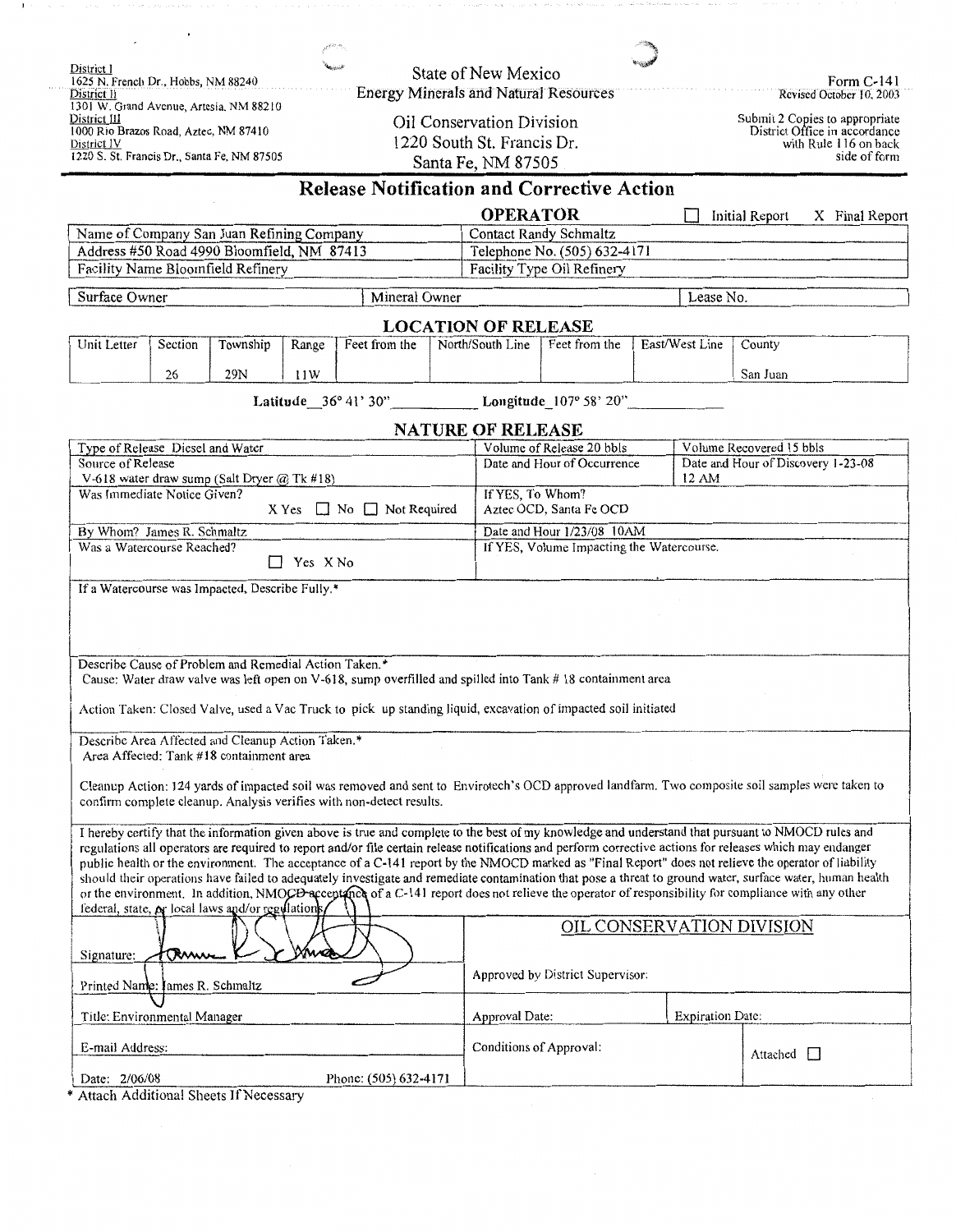### ENVIROTEC<sup>P</sup>  $\alpha$ Grie $\lambda$ Leso Alrions Fair an Francis ao Morton



#### **EPA METHOD 8015 Modified Nonhalogenated Volatile Organics Total Petroleum Hydrocarbons**

| Client:              | Giant Refining | Project #:          | 96012-009      |
|----------------------|----------------|---------------------|----------------|
| Sample ID:           | SW Composite   | Date Reported:      | $01 - 30 - 08$ |
| Laboratory Number:   | 44140          | Date Sampled:       | $01 - 24 - 08$ |
| Chain of Custody No: | 3846           | Date Received:      | $01 - 28 - 08$ |
| Sample Matrix:       | Soil           | Date Extracted:     | $01 - 28 - 08$ |
| Preservative:        | Cool           | Date Analyzed:      | $01 - 29 - 08$ |
| Condition:           | Cool & Intact  | Analysis Requested: | 8015 TPH       |

| Parameter                           | <b>Concentration</b><br>(mg/Kg) | Det.<br>Limit<br>(mg/Kg) |
|-------------------------------------|---------------------------------|--------------------------|
| Gasoline Range (C5 - C10)           | <b>ND</b>                       | 0.2                      |
| Diesel Range (C10 - C28)            | <b>ND</b>                       | 0.1                      |
| <b>Total Petroleum Hydrocarbons</b> | ND                              | 0.2                      |

ND - Parameter not detected at the stated detection limit.

References: Method 8015B, Nonhalogenated Volatile Organics, Test Methods for Evaluating Solid Waste, SW-846, USEPA, December 1996.

Comments: **Tank 18.** 

\_\_\_. Analyst  $\frac{1}{2}$ 

<sup>11</sup>*h\_D.Laiurw* <sup>m</sup>w~ Review

5796 U.S. Highway 64 • Farmington, NM 87401 • Tel 505 • 632 • 0615 • Fax 505 • 632 • 1865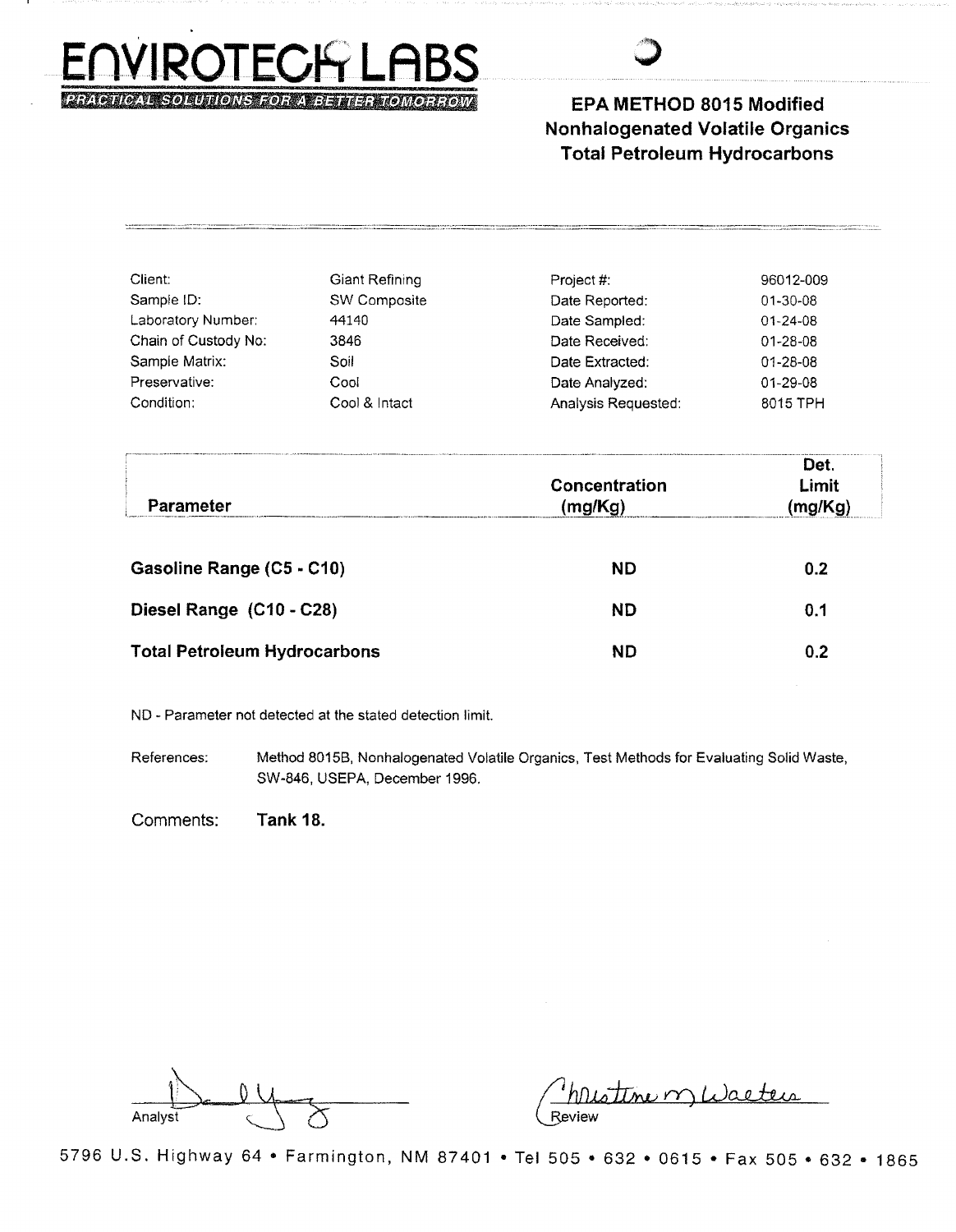## **ENVIROTECH L**





#### **EPA METHOD 8015 Modified Nonhalogenated Volatile Organics Total Petroleum Hydrocarbons**

| Client:              | Giant Refining | Project #:          | 96012-009      |
|----------------------|----------------|---------------------|----------------|
| Sample ID:           | NE Composite   | Date Reported:      | 01-30-08       |
| Laboratory Number:   | 44141          | Date Sampled:       | $01 - 24 - 08$ |
| Chain of Custody No: | 3846           | Date Received:      | 01-28-08       |
| Sample Matrix:       | Soil           | Date Extracted:     | $01 - 28 - 08$ |
| Preservative:        | Cool           | Date Analyzed:      | 01-29-08       |
| Condition:           | Cool & Intact  | Analysis Requested: | 8015 TPH       |

| The contribution of the contribution of the company of the contribution of the contribution of the contribution of the contribution of the contribution of the contribution of the contribution of the contribution of the con | The Matters of Art and Matters and Art and Art and Art and Art and Art and Art and Art and Art and Art and Art and Art and Art and Art and Art and Art and Art and Art and Art and Art and Art and Art and Art and Art and Art | .<br>Det.                                                                           |
|--------------------------------------------------------------------------------------------------------------------------------------------------------------------------------------------------------------------------------|--------------------------------------------------------------------------------------------------------------------------------------------------------------------------------------------------------------------------------|-------------------------------------------------------------------------------------|
|                                                                                                                                                                                                                                | Concentration                                                                                                                                                                                                                  | -imit                                                                               |
| Parameter<br><b><i><u><b>ALLEY WHEN A BELLEY FOR THE CALL AND </b></u></i></b>                                                                                                                                                 | (mg/Kg)<br>. All the first the second party is a member of the property of the second<br>----------                                                                                                                            | (mg/Kg)<br><b><i><u>AMMONSTRATION</u></i></b><br>LAST TRANSVERSE BLAZE<br>--------- |

| Gasoline Range (C5 - C10)           | <b>ND</b> | 0.2 |
|-------------------------------------|-----------|-----|
| Diesel Range (C10 - C28)            | ND.       | 0.1 |
| <b>Total Petroleum Hydrocarbons</b> | <b>ND</b> | 0.2 |

ND - Parameter not detected at the stated detection limit.

References: Method 8015B, Nonhalogenated Volatile Organics, Test Methods for Evaluating Solid Waste, SW-846, USEPA, December 1996.

Comments: **Tank 18.** 

 $A$ nalyst  $\bigcup$ 

Mister museles Review

5796 U.S. Highway 64 • Farmington, NM 87401 • Tel 505 • 632 • 0615 • Fax 505. 632. 1865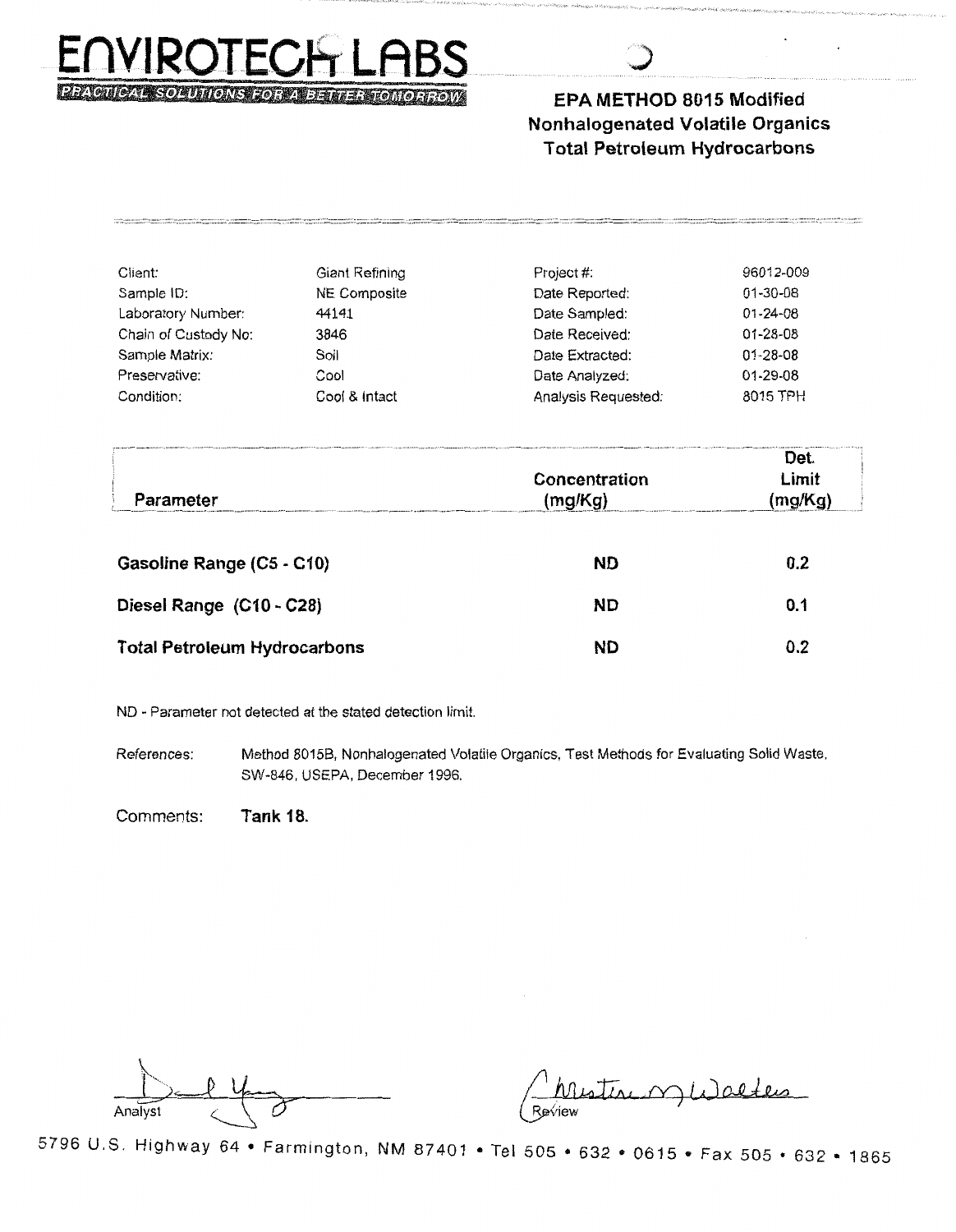# **EOVIROTECHI**





### **Nonhalogenated Volatile Organics Total Petroleum Hydrocarbons**

#### **Quality Assurance Report**

| Client:                             | QA/QC              |                  | Project #:          |               | N/A                 |
|-------------------------------------|--------------------|------------------|---------------------|---------------|---------------------|
| Sample ID:                          | $01 - 29 - 08$     | QA/QC            | Date Reported:      |               | 01-30-08            |
| Laboratory Number:                  | 44125              |                  | Date Sampled:       |               | N/A                 |
| Sample Matrix:                      | Methylene Chloride |                  | Date Received:      |               | N/A                 |
| Preservative:                       | N/A                |                  | Date Analyzed:      |               | $01 - 29 - 08$      |
| Condition:                          | N/A                |                  | Analysis Requested: |               | <b>TPH</b>          |
|                                     | I-Cal Date         | Ca RF            | $C$ -Cal $RF$       | % Difference  | Accept. Range       |
| Gasoline Range C5 - C10             | 05-07-07           | 1.1097E+003      | 1.1101E+003         | 0.04%         | $0 - 15%$           |
| Diesel Range C10 - C28              | 05-07-07           | 1.2111E+003      | 1.2115E+003         | 0.04%         | $0 - 15%$           |
| Blank Gonc. (mg/L - mg/Kg)          |                    | Concentration    |                     | Detection Lin |                     |
| Gasoline Range C5 - C10             |                    | ND               |                     | 0.2           |                     |
| Diesel Range C10 - C28              |                    | <b>ND</b>        |                     | 0.1           |                     |
| <b>Total Petroleum Hydrocarbons</b> |                    | <b>ND</b>        |                     | 0.2           |                     |
| <b>Duplicate Conc. (mg/Kg)</b>      | Sample             | <b>Duplicate</b> | % Difference        | Accept Range  |                     |
| Gasoline Range C5 - C10             | <b>ND</b>          | ND.              | $0.0\%$             | $0 - 30%$     |                     |
| Diesel Range C10 - C28              | <b>ND</b>          | <b>ND</b>        | $0.0\%$             | $0 - 30%$     |                     |
| Spike Conc. inc. KG                 | Sample             | Spike Added      | <b>Spike Result</b> | % Recovery    | <b>Accept Range</b> |
| Gasoline Range C5 - C10             | <b>ND</b>          | 250              | 250                 | 100.0%        | $75 - 125%$         |
| Diesel Range C10 - C28              | ND                 | 250              | 250                 | 100.0%        | 75 - 125%           |

ND - Parameter not detected at the stated detection limit.

References: Method 8015B, Nonhalogenated Volatile Organics, Test Methods for Evaluating Solid Waste, SW-846, USEPA, December 1996.

Comments:

**QA/QC** for **Samples 44125** - **44127, 44129** - **44130, 44132 and 44140** • **44141** .

Analys

Mesture m Wallers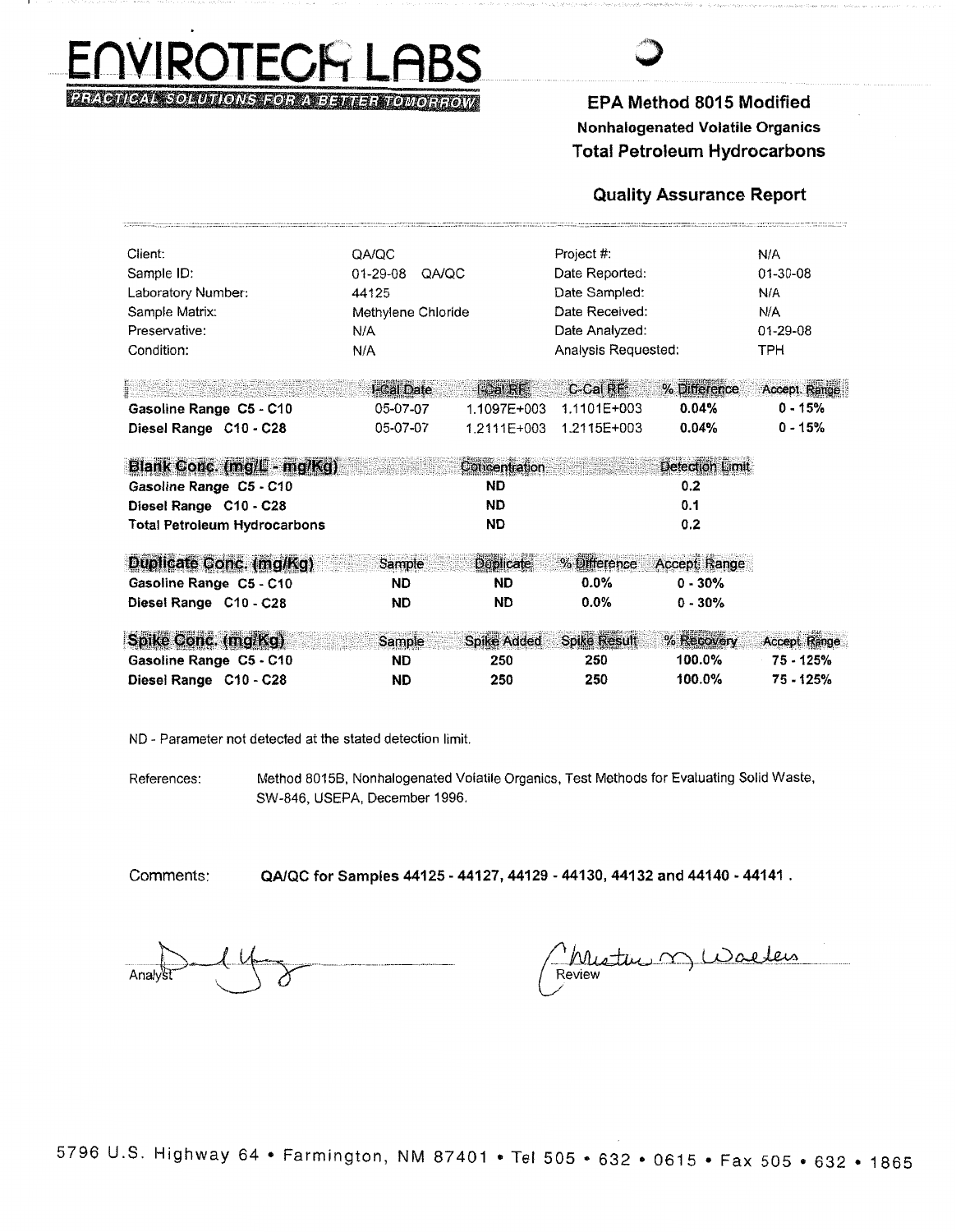### E **IVIROTECH** PRACTICAL SOLUTIONS LOR A BETTER TOMORROW



#### **EPA METHOD 8021 AROMATIC VOLATILE ORGANICS**

\_. -·' ,,----·. ·-··--· . \_\_\_\_ :,.\_\_\_ ·---····-·----· ···----··..: \_\_ .. .::..:. ....... -,- -- ····-· .. -·· ... ---··· \_\_ \_, ... ··· \_\_\_\_\_\_\_ --.. -\_\_ . -· .......... ···"•·-··- . \_\_ ' ··--··· .... -,---- .. ·····•·-------·· . \_\_\_ . \_\_\_ ···· ..... .. -: -=~: --

| Client:            | Giant Refining | Project #:          | 96012-009      |
|--------------------|----------------|---------------------|----------------|
| Sample ID:         | SW Composite   | Date Reported:      | $01 - 30 - 08$ |
| Laboratory Number: | 44140          | Date Sampled:       | $01 - 24 - 08$ |
| Chain of Custody:  | 3846           | Date Received:      | $01 - 28 - 08$ |
| Sample Matrix:     | Soil           | Date Analyzed:      | $01 - 29 - 08$ |
| Preservative:      | Cool           | Date Extracted:     | 01-28-08       |
| Condition:         | Cool & Intact  | Analysis Requested: | <b>BTEX</b>    |

| Parameter                                                           | Concentration<br>(ug/Kg)          | Det.<br>Limit<br>(ug/Kg)        |  |
|---------------------------------------------------------------------|-----------------------------------|---------------------------------|--|
| <b>Benzene</b><br>Toluene<br>Ethylbenzene<br>p,m-Xylene<br>o-Xylene | ND<br>ND<br><b>ND</b><br>ND<br>ND | 0.9<br>1.0<br>1.0<br>1.2<br>0.9 |  |
| <b>Total BTEX</b>                                                   | <b>ND</b>                         |                                 |  |

ND - Parameter not detected at the stated detection limit.

| Surrogate Recoveries: | Parameter                 | Percent Recovery |
|-----------------------|---------------------------|------------------|
|                       | <b>Fluorobenzene</b>      | 97.0%            |
|                       | 1,4-difluorobenzene       | $97.0 \%$        |
|                       | <b>Bromochlorobenzene</b> | 97.0%            |

References: Method 50308, Purge-and-Trap, Test Methods for Evaluating Solid Waste, SW-846, USEPA, December 1996.

> Method 8021B, Aromatic Volatile Organics, Test Methods for Evaluating Solid Waste, SW-846, USEPA, December 1996.

**Comments: Tank 18.** 

Analyst 0

Mestere on Walter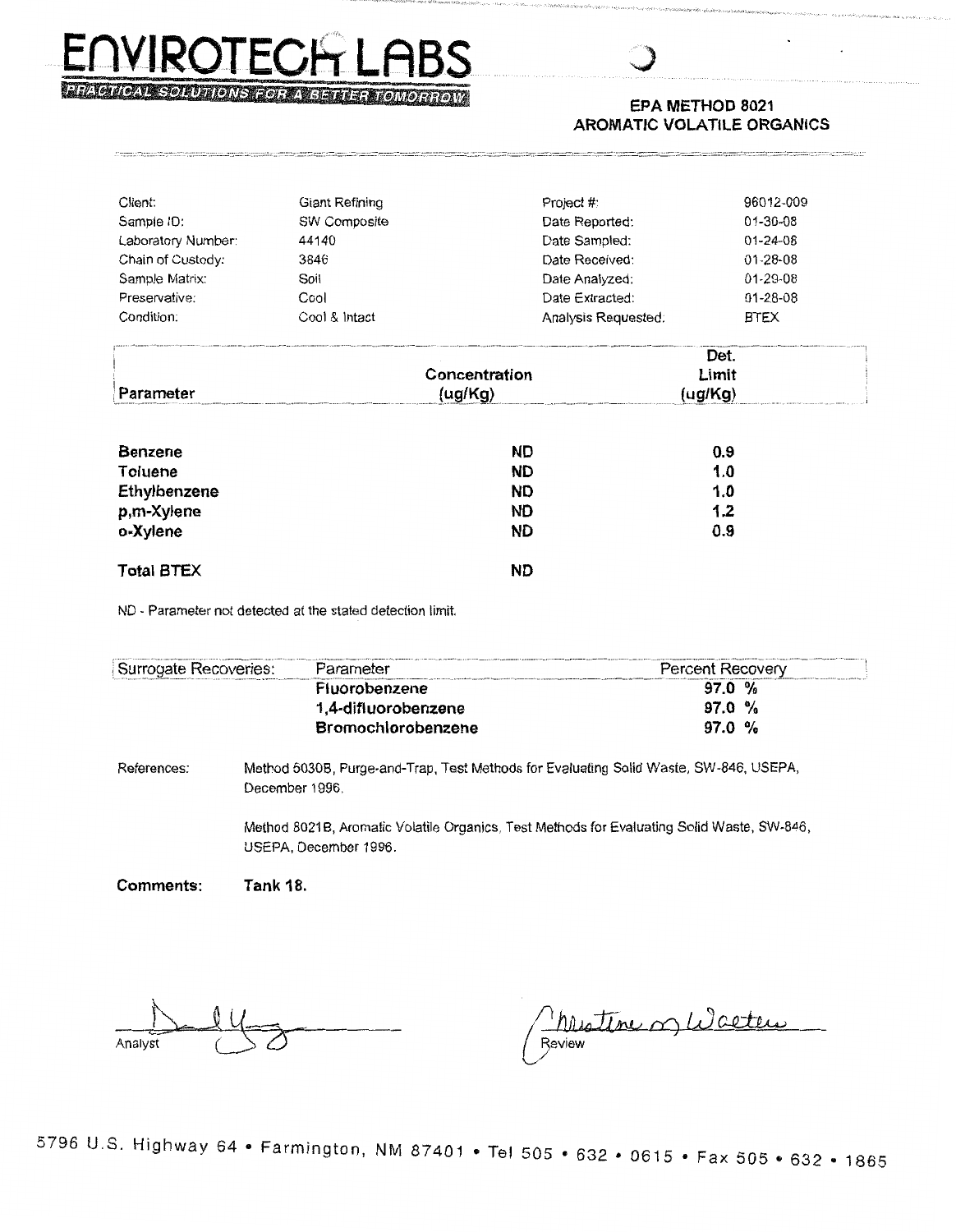# ENVIROTECH



n<br>1911 - San Baranton and The Company of the Company of the Company of the Company of the Company of the Company<br>1911 - San Baranton and The Company of the Company of the Company of the Company of the Company of the Compan



#### EPA METHOD 8021 AROMATIC VOLATILE ORGANICS

.<br>Terminal de la componentación de la contrada de la componentación de la componentación de la componentación de

| Client:            | Giant Refining | Project #:          | 96012-009      |
|--------------------|----------------|---------------------|----------------|
| Sample ID:         | NE Composite   | Date Reported:      | $01 - 30 - 08$ |
| Laboratory Number: | 44141          | Date Sampled:       | $01 - 24 - 08$ |
| Chain of Custody:  | 3846           | Date Received:      | $01 - 28 - 08$ |
| Sample Matrix:     | Soil           | Date Analyzed:      | $01 - 29 - 08$ |
| Preservative:      | Cool           | Date Extracted:     | $01 - 28 - 08$ |
| Condition:         | Cool & Intact  | Analysis Requested: | <b>BTEX</b>    |

| Parameter         | Concentration<br>(ug/Kg) | Det.<br>Limit<br>(ug/Kg) |  |
|-------------------|--------------------------|--------------------------|--|
| <b>Benzene</b>    | <b>ND</b>                | 0.9                      |  |
| <b>Toluene</b>    | <b>ND</b>                | 1.0                      |  |
| Ethylbenzene      | <b>ND</b>                | 1.0                      |  |
| p,m-Xylene        | <b>ND</b>                | 1.2                      |  |
| o-Xylene          | <b>ND</b>                | 0.9                      |  |
| <b>Total BTEX</b> | <b>ND</b>                |                          |  |

ND - Parameter not detected at the stated detection limit.

| Surrogate Recoveries: | Parameter                 | <b>Percent Recovery</b> |  |
|-----------------------|---------------------------|-------------------------|--|
|                       | <b>Fluorobenzene</b>      | 96.0 $%$                |  |
|                       | 1.4-difluorobenzene       | $96.0 \%$               |  |
|                       | <b>Bromochlorobenzene</b> | 96.0%                   |  |

References: Method 5030B, Purge-and-Trap, Test Methods for Evaluating Solid Waste, SW-846, USEPA, December 1996.

> Method 8021B, Aromatic Volatile Organics, Test Methods for Evaluating Solid Waste, SW-846, USEPA, December 1996.

**Comments: Tank 18.** 

Analyst

(Mister 2) Walter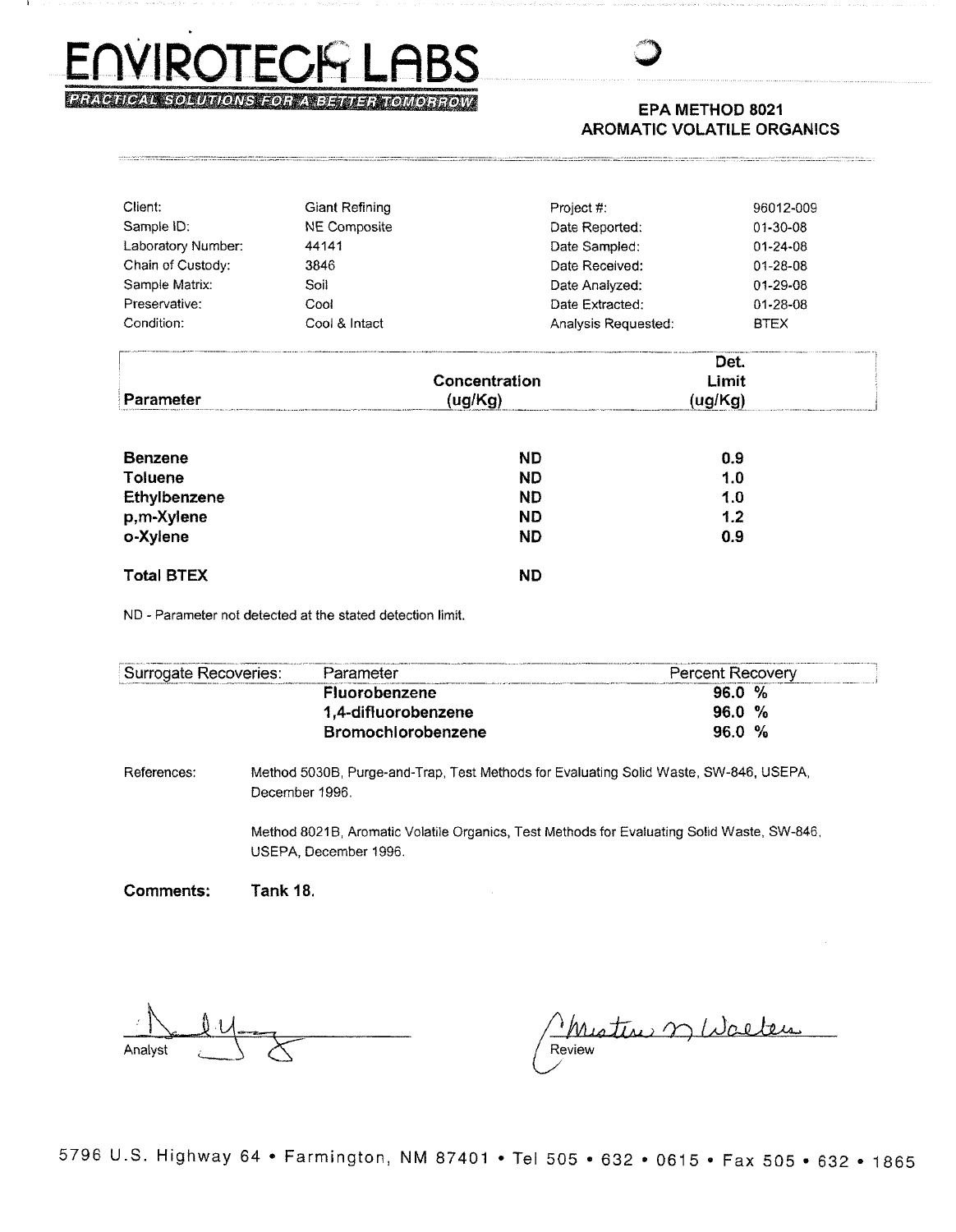## ENVIROTECH LABS

### PRACTICAL SOLUTIONS FOR A BETTER TOMORROW

#### EPA METHOD 8021 AROMATIC VOLATILE ORGANICS

 $\ddot{\phantom{a}}$ 

| Sample ID:                                                                                                      | N/A<br>01-29-BTEX QA/QC                                                                                                                                               |                       | Project #:                      |                     | N/A<br>01-30-08        |  |  |  |
|-----------------------------------------------------------------------------------------------------------------|-----------------------------------------------------------------------------------------------------------------------------------------------------------------------|-----------------------|---------------------------------|---------------------|------------------------|--|--|--|
| Laboratory Number:                                                                                              | 44125                                                                                                                                                                 |                       | Date Reported:<br>Date Sampled: |                     | N/A                    |  |  |  |
| Sample Matrix:                                                                                                  | Soil                                                                                                                                                                  |                       | Date Received:                  |                     | N/A                    |  |  |  |
| Preservative:                                                                                                   | N/A                                                                                                                                                                   |                       | Date Analyzed:                  |                     | 01-29-08               |  |  |  |
| Condition:                                                                                                      | N/A                                                                                                                                                                   | Analysis:             |                                 | <b>BTEX</b>         |                        |  |  |  |
| <b>Calibration and</b>                                                                                          | I-Cal RF:                                                                                                                                                             | C-Cal RF:             | %Diff.                          | <b>Blank</b>        | Detect.                |  |  |  |
| Detection Limits (ug/L)                                                                                         |                                                                                                                                                                       | Accept. Range 0 - 15% |                                 | Conc                | Limit.                 |  |  |  |
| Benzene                                                                                                         | 6.0913E+007                                                                                                                                                           | 6.1035E+007           | 0.2%                            | ND                  | 0.1                    |  |  |  |
| Toluene                                                                                                         | 5.0820E+007                                                                                                                                                           | 5.0922E+007           | 0.2%                            | <b>ND</b>           | 0.1                    |  |  |  |
| Ethylbenzene                                                                                                    | 3.8621E+007                                                                                                                                                           | 3.8698E+007           | 0.2%                            | <b>ND</b>           | 0.1                    |  |  |  |
| p,m-Xylene                                                                                                      | 7.6556E+007                                                                                                                                                           | 7.6710E+007           | 0.2%                            | <b>ND</b>           | 0.1                    |  |  |  |
| o-Xylene                                                                                                        | 3.5666E+007                                                                                                                                                           | 3.5738E+007           | 0.2%                            | <b>ND</b>           | 0.1                    |  |  |  |
| Duplicate Conc. (ug/Kg)                                                                                         | Sample:                                                                                                                                                               | <b>Duplicate</b>      | %Diff                           | <b>Accept Range</b> | Detect Limit           |  |  |  |
| <b>Benzene</b>                                                                                                  | <b>ND</b>                                                                                                                                                             | ND                    | 0.0%                            | $0 - 30%$           | 0.9                    |  |  |  |
| Toluene                                                                                                         | <b>ND</b>                                                                                                                                                             | <b>ND</b>             | 0.0%                            | $0 - 30%$           | 1.0                    |  |  |  |
| Ethylbenzene                                                                                                    | <b>ND</b>                                                                                                                                                             | <b>ND</b>             | 0.0%                            | $0 - 30%$           | 1.0                    |  |  |  |
| p,m-Xylene                                                                                                      | <b>ND</b>                                                                                                                                                             | <b>ND</b>             | 0.0%                            | $0 - 30%$           | 1.2                    |  |  |  |
| o-Xylene                                                                                                        | <b>ND</b>                                                                                                                                                             | <b>ND</b>             | 0.0%                            | $0 - 30%$           | 0.9                    |  |  |  |
| Spike Conc. (ug/Kg)                                                                                             | Sample                                                                                                                                                                | <b>Amount Spiked</b>  | <b>Spiked Sample</b>            | % Recovery          | <b>Accept Range</b>    |  |  |  |
| <b>Benzene</b>                                                                                                  | <b>ND</b>                                                                                                                                                             | 50.0                  | 49.8                            | 99.6%               | $39 - 150$             |  |  |  |
|                                                                                                                 | <b>ND</b>                                                                                                                                                             | 50.0                  | 50.0                            | 100.0%              | $46 - 148$             |  |  |  |
|                                                                                                                 |                                                                                                                                                                       |                       |                                 |                     |                        |  |  |  |
|                                                                                                                 | <b>ND</b>                                                                                                                                                             |                       |                                 |                     |                        |  |  |  |
|                                                                                                                 |                                                                                                                                                                       | 50.0                  | 49.9                            | 99.8%               | $32 - 160$             |  |  |  |
|                                                                                                                 | <b>ND</b><br><b>ND</b>                                                                                                                                                | 100<br>50.0           | 98.0<br>50.0                    | 98.0%<br>100.0%     | $46 - 148$<br>46 - 148 |  |  |  |
| Toluene<br>Ethylbenzene<br>p,m-Xylene<br>o-Xylene<br>ND - Parameter not detected at the stated detection limit. |                                                                                                                                                                       |                       |                                 |                     |                        |  |  |  |
| December 1996.                                                                                                  | Method 5030B, Purge-and-Trap, Test Methods for Evaluating Solid Waste, SW-846, USEPA,<br>Method 8021B, Aromatic and Halogenated Volatiles by Gas Chromatography Using |                       |                                 |                     |                        |  |  |  |
|                                                                                                                 | Photoionization and/or Electrolytic Conductivity Detectors, SW-846, USEPA December 1996.                                                                              |                       |                                 |                     |                        |  |  |  |
| References:<br>Comments:                                                                                        | QA/QC for Samples 44125 - 44127, 44129 - 44130, 44134, 44136 - 44137 and 44140 - 44141.                                                                               |                       |                                 |                     |                        |  |  |  |
|                                                                                                                 |                                                                                                                                                                       |                       |                                 |                     |                        |  |  |  |
| Analyst                                                                                                         |                                                                                                                                                                       |                       | <u>'Mistine</u> M Wae<br>Review |                     |                        |  |  |  |

5796 U.S. Highway 64 · Farmington, NM 87401 · Tel 505 · 632 · 0615 · Fax 505 · 632 · 1865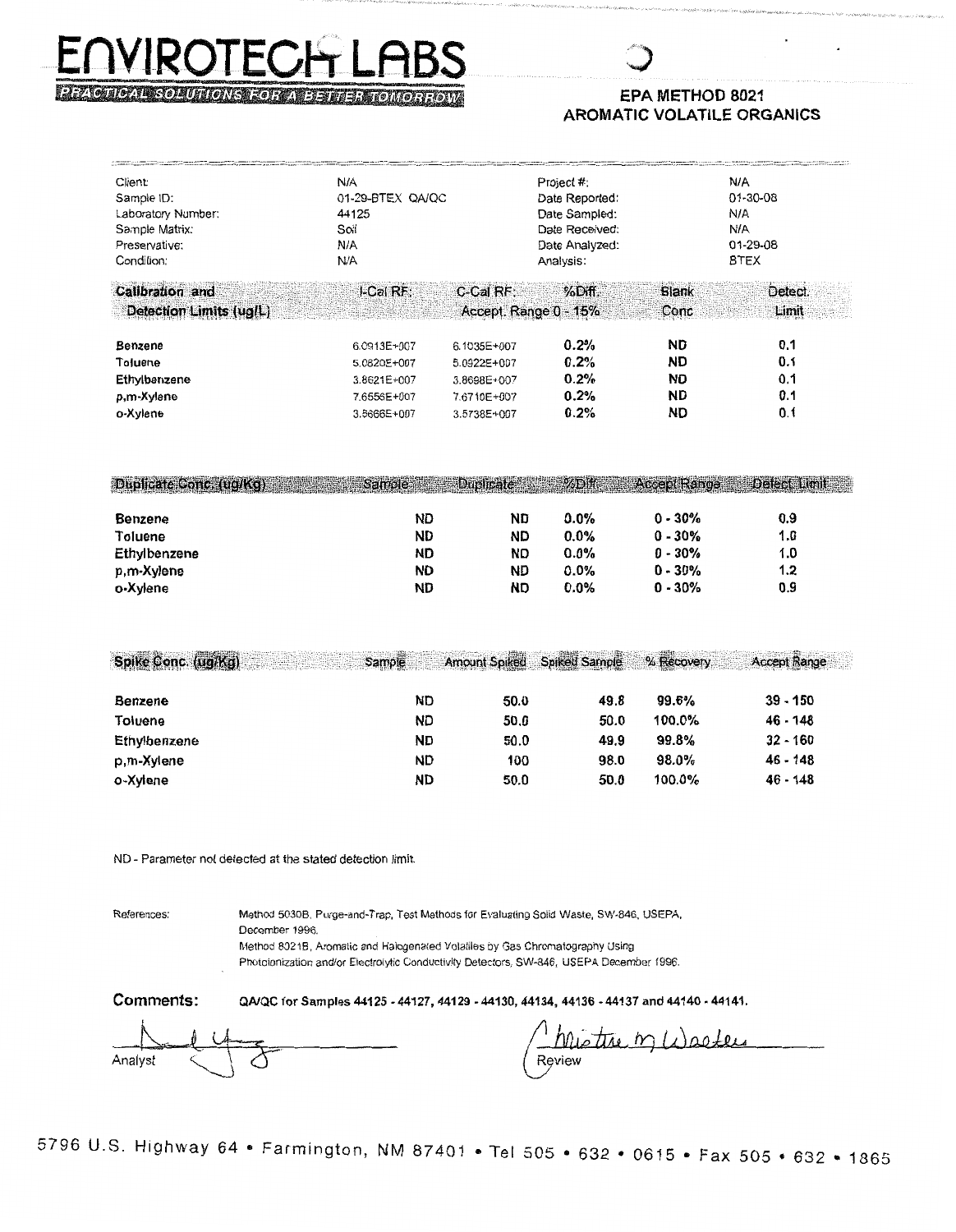## **CHAIN OF CUSTODY RECORD**

| Client:                                         | Project Name / Location: |                |                            |                  |                                                                      | <b>ANALYSIS / PARAMETERS</b> |  |                          |                    |                   |                      |                |                |                      |             |             |  |  |        |                  |               |
|-------------------------------------------------|--------------------------|----------------|----------------------------|------------------|----------------------------------------------------------------------|------------------------------|--|--------------------------|--------------------|-------------------|----------------------|----------------|----------------|----------------------|-------------|-------------|--|--|--------|------------------|---------------|
| Giort Refining                                  |                          |                | Tank 18                    |                  |                                                                      |                              |  |                          |                    |                   |                      |                |                |                      |             |             |  |  |        |                  |               |
| Client Address:                                 |                          |                | Sampler Name:              |                  |                                                                      |                              |  |                          |                    |                   |                      |                |                |                      |             |             |  |  |        |                  |               |
| Client Phone No.:                               |                          |                | Client No.:<br>$9602 -009$ |                  |                                                                      |                              |  |                          | BTEX (Method 8021) | VOC (Method 8260) | <b>RCRA 8 Metals</b> | Cation / Anion |                | <b>TCLP with H/P</b> |             |             |  |  |        |                  | Sample Intact |
| Sample No./<br>Identification                   | Sample<br>Date           | Sample<br>Time | Lab No.                    | Sample<br>Matrix | No./Volume Preservative<br>οf<br>Containers Heazinnos                |                              |  | TPH (Method 8015)        |                    |                   |                      |                | $\overline{C}$ |                      | $R_{\rm A}$ | ГРН (418.1) |  |  |        | Sample Cool      |               |
| SL Commente 1/24/08 1600                        |                          |                | 44140                      | ا حڪ             | $1 - 402$                                                            |                              |  |                          | $\checkmark$       |                   |                      |                |                |                      |             |             |  |  |        | ما               |               |
|                                                 |                          |                | 44141                      | سلہ              | ↓                                                                    |                              |  | $\vee$                   |                    |                   |                      |                |                |                      |             |             |  |  |        |                  |               |
|                                                 |                          |                |                            |                  |                                                                      |                              |  |                          |                    |                   |                      |                |                |                      |             |             |  |  |        |                  |               |
|                                                 |                          |                |                            |                  |                                                                      |                              |  |                          |                    |                   |                      |                |                |                      |             |             |  |  |        |                  |               |
|                                                 |                          |                |                            |                  |                                                                      |                              |  |                          |                    |                   |                      |                |                |                      |             |             |  |  |        |                  |               |
|                                                 |                          |                |                            |                  |                                                                      |                              |  |                          |                    |                   |                      |                |                |                      |             |             |  |  |        |                  |               |
|                                                 |                          |                |                            |                  |                                                                      |                              |  |                          |                    |                   |                      |                |                |                      |             |             |  |  |        |                  |               |
|                                                 |                          |                |                            |                  |                                                                      |                              |  |                          |                    |                   |                      |                |                |                      |             |             |  |  |        |                  |               |
|                                                 |                          |                |                            |                  | Date                                                                 | Time                         |  | Received by: (Signature) |                    |                   |                      |                |                |                      |             |             |  |  | Date   |                  | Time          |
| Relinquished by: (Signature)<br>( Cobert Krabon |                          |                |                            |                  | $H_{28}$ cg $10:41$                                                  |                              |  | Anistre m Walter         |                    |                   |                      |                |                |                      |             |             |  |  | 125/65 | $10 \frac{V}{I}$ |               |
| Relinquished by: (Signature)                    |                          |                |                            |                  |                                                                      |                              |  |                          |                    |                   |                      |                |                |                      |             |             |  |  |        |                  |               |
| Relinquished by: (Signature)                    |                          |                |                            |                  |                                                                      |                              |  | Received by: (Signature) |                    |                   |                      |                |                |                      |             |             |  |  |        |                  |               |
|                                                 |                          |                |                            |                  | ENVIROTECH INC.                                                      |                              |  |                          |                    |                   |                      |                |                |                      |             |             |  |  |        |                  |               |
|                                                 |                          |                |                            |                  |                                                                      |                              |  |                          |                    |                   |                      |                |                |                      |             |             |  |  |        |                  |               |
|                                                 |                          |                |                            |                  | 5796 U.S. Highway 64 · Farmington, New Mexico 87401 · (505) 632-0615 |                              |  |                          |                    |                   |                      |                |                |                      |             |             |  |  |        |                  |               |

3846

i.

L,